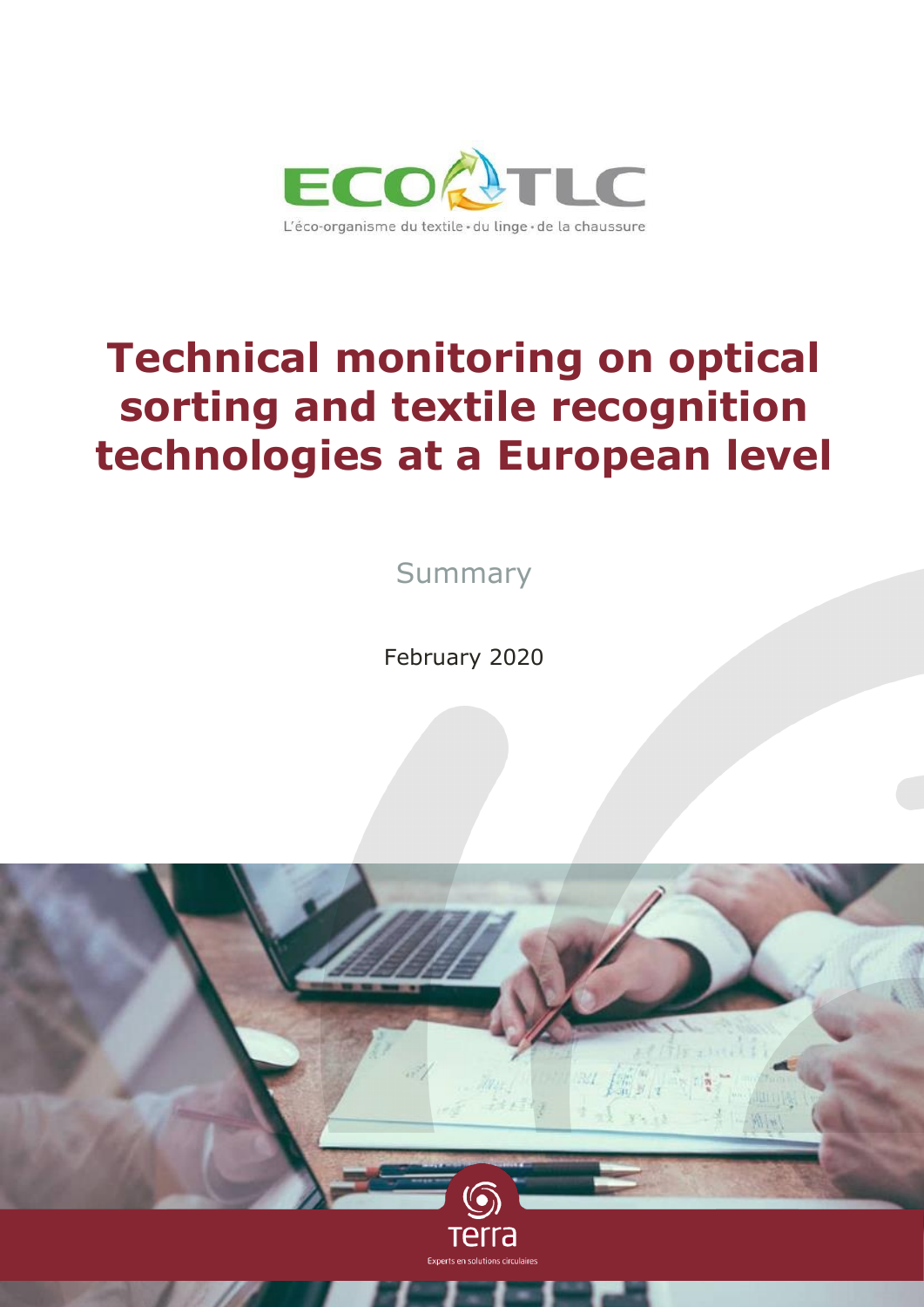# **CONTENTS**

| State of the art on technologies used for textile recognition |
|---------------------------------------------------------------|
|                                                               |
|                                                               |
|                                                               |
|                                                               |
|                                                               |
|                                                               |
|                                                               |
|                                                               |
|                                                               |
| Ongoing projects and developments in textile sorting in       |
|                                                               |
|                                                               |
|                                                               |
|                                                               |
|                                                               |
|                                                               |
|                                                               |
|                                                               |
|                                                               |
|                                                               |
|                                                               |
|                                                               |
|                                                               |
|                                                               |
|                                                               |
| Lessons learnt from the European projects 15                  |
|                                                               |
|                                                               |
| Ambitious projects lasting several years  16                  |
|                                                               |
|                                                               |
|                                                               |

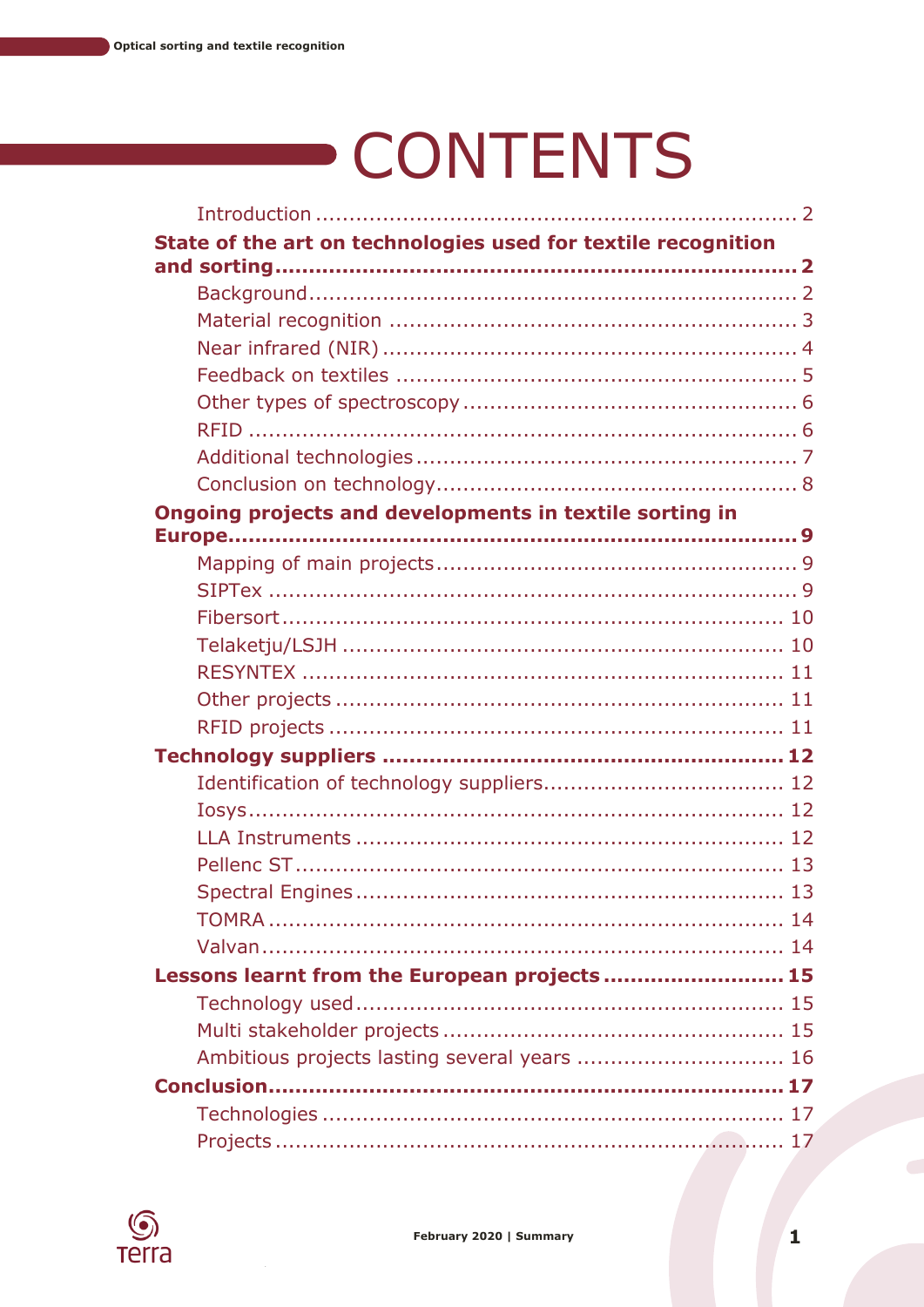<span id="page-2-0"></span>

|  |  | <b>Introductio</b> |  |
|--|--|--------------------|--|
|  |  |                    |  |

**In** This study was carried out by Terra from September to December 2019 for the following purposes:

- To establish a state of the art on technologies used for textile recognition and sorting.
- List the projects and development in progress in this area in Europe and consolidate feedback.

All documents available were analysed and around thirty interviews were also carried out. These interviews were conducted with European organisations having different profiles:

- Technology suppliers.
- R&D centres
- Operators.
- Project owners.

# <span id="page-2-1"></span>**State of the art on technologies used for textile recognition and sorting**

<span id="page-2-2"></span>**Background** Collected textiles are manually sorted in order to determine their **reuse** potential. The reused portion accounts for 59% of the CLF (clothing, linen, footwear) collected. The fraction that cannot be reused either undergoes:

- Material recovery (rags, non-woven textile, etc.).
- Or energy recovery. Less than 1% of CLF are destroyed.



**Possible fate of used textiles (Source:** Eco-TLC 2018 Activity Report)

### Necessity to develop The **quantity of textiles collected is increasing** but the **portion that**  recycling **can be reused is decreasing**.

At a European level this trend is continuing for various reasons:

- Decrease in the quality of clothing placed on the market.
- Development of sales amongst private individuals upstream, which is increasing the amount of wear and tear of the items collected in selfdeposit collection banks.
- The requirement to carry out selective collection of textiles even those that cannot be reused in Europe by 2025.

Some countries where a part of the textiles for recycling have been exported, are also starting to close their borders.

Consequently, it would seem essential to create **new outlets** for textiles that cannot be reused and to **develop their recycling.**

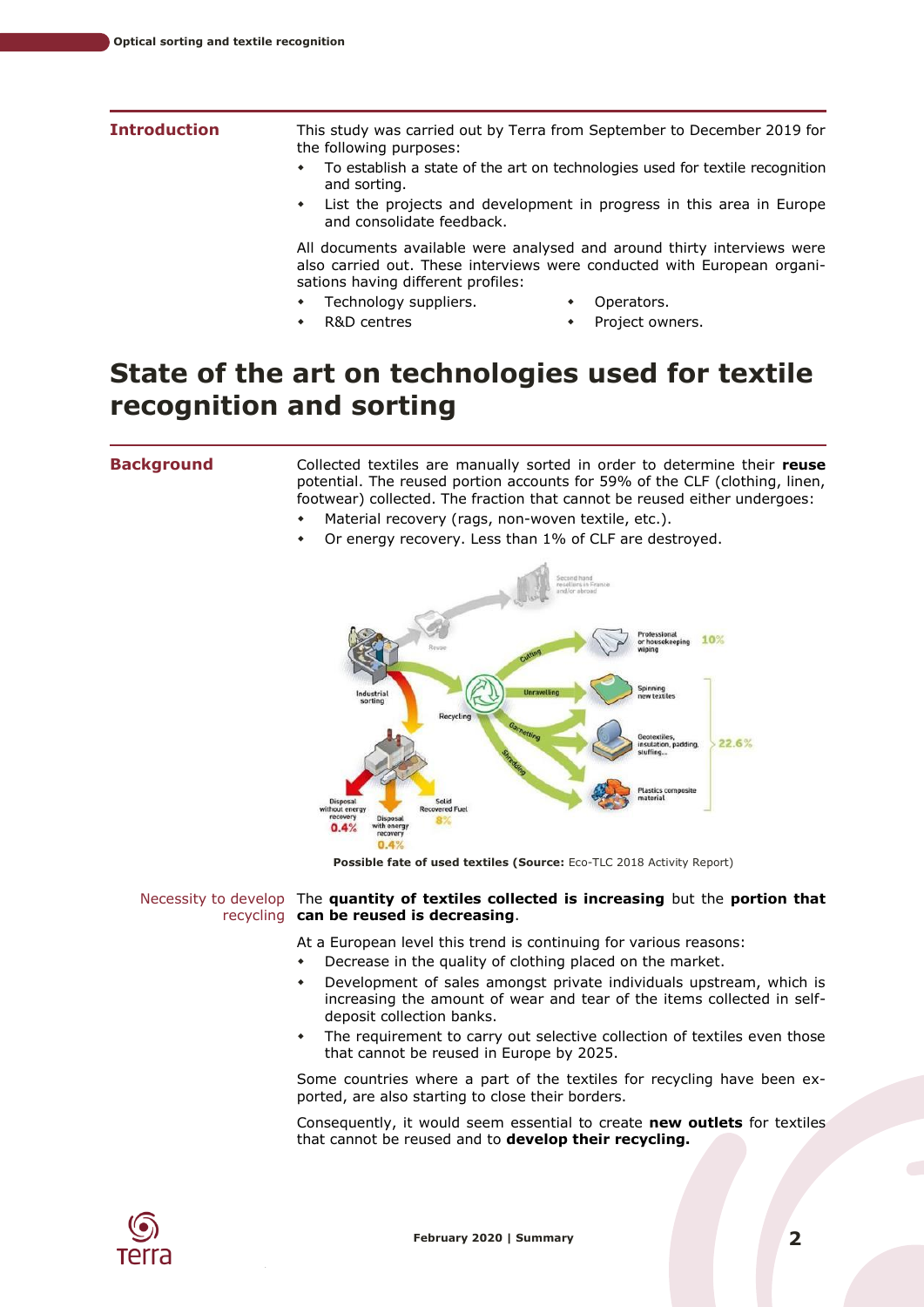Material and colour **Textile recycling is still limited.** One of the obstacles in its development sorting is the absence of reliable material characterisation methods for the fraction intended for recycling.

> The majority of applications that can integrate recycled textiles **require the different materials to be separated upstream.** The sorting of textiles is therefore an **essential block** in the recycling chain.

> For certain types of recycling **colour sorting** is also required. For example, in order to avoid having to dye the recycled material.

Materials used for A **multitude of materials** exist and not just one (see table below). The textiles prerequisite for sorting is therefore to **identify the composition** and chemical structure of these materials.

| <b>Examples</b><br><b>Fibre types</b>                                |  |
|----------------------------------------------------------------------|--|
| Synthetic <b>polymers</b><br>Polyester, polyamide, acrylic, elastane |  |
| <b>Cellulose</b> fibres<br>Cotton, viscose, linen                    |  |
| <b>Protein-based fibres</b><br>Wool, cashmere, silk                  |  |

The technology that is To separate textiles, a material **recognition system** that is:

being sought

Reliable. • Fast. • Non-destructive. • Economical.

is necessary.

The exclusively manual sorting of materials (by feel and reading labels) does not meet these criteria. Therefore this report focuses on technologies that may be more suitable.

This material sorting is only considered for textile fractions that have been judged as not being reusable after an initial manual sorting operation.

### <span id="page-3-0"></span>**Material recognition** Most of the equipment allowing textiles to be recognised is based on the **spectroscopy principle**.

Spectroscopy, A **spectrometer** is an instrument that can analyse a sample's composi-User guide tion.



It works as follows:

- **1.** An electromagnetic wave is sent to the sample to be analysed.
- **2.** The wave and the sample's chemical structure interact (molecule, atom, bonds, etc.).
- **3.** The wave is measured after having interacted with the sample.
- **4.** A spectrum is produced.

# **The spectrum represents the sample's chemical signature.**

Therefore, the **spectrum's comparison** of an item's unknown composition with **a reference spectra database** of pre-recorded samples enables the composition of the item analysed to be determined.

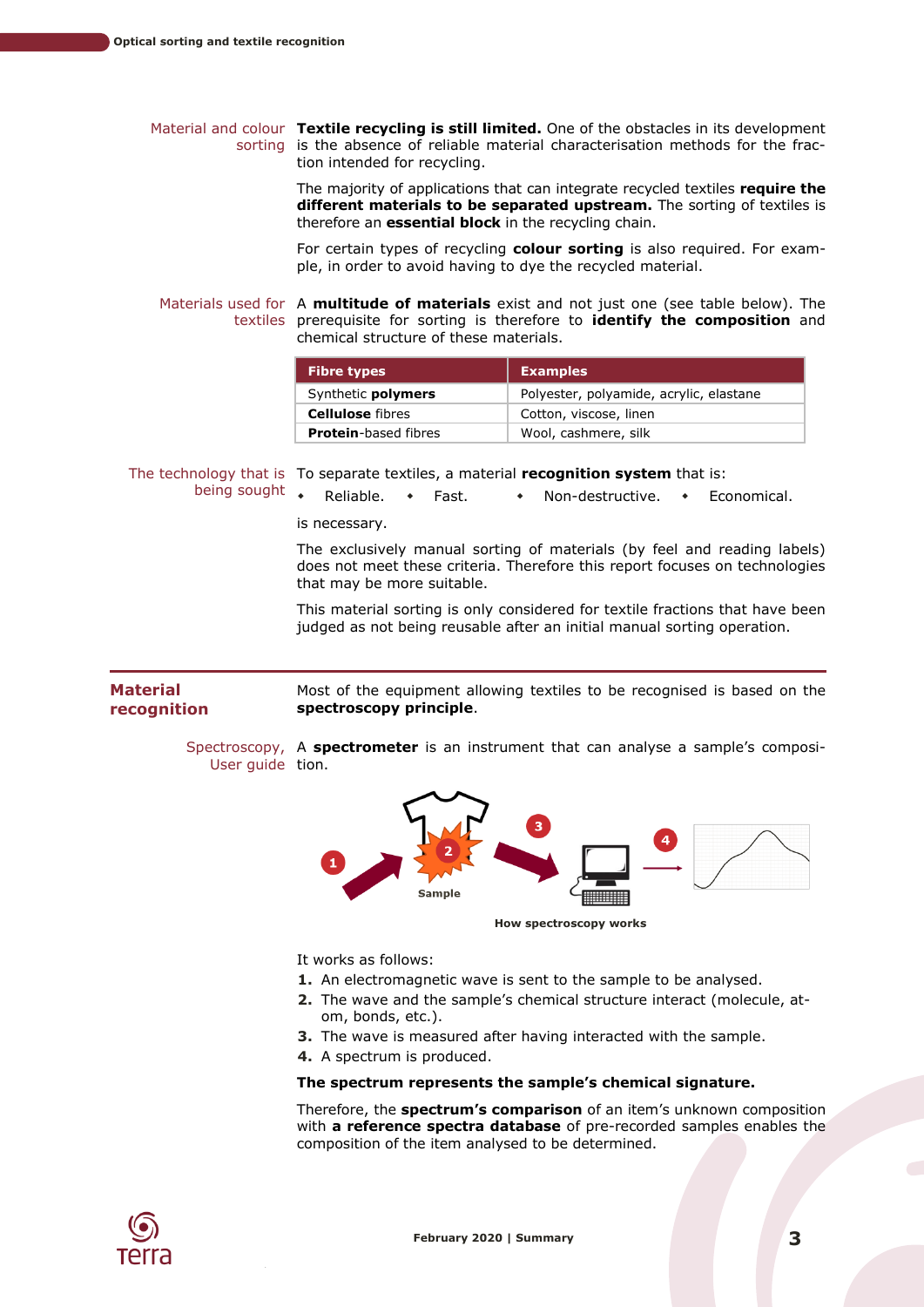Sorting categories Therefore, during the development of a new materials recognition system (textiles in this case) it is necessary to have a **library** of material **samples.** These samples:

- Correspond to the desired sorting categories
- Are scanned with the same type of spectrometer as the one that will be used subsequently for sorting.

They constitute the **reference base**.

### A **sorting category** may correspond to:

- A pure material (e.g. 100% cotton).
- A mix of materials (e.g. 50/50 Cotton/polyester).
- A family of materials which are close (e.g. cellulose fibres).

It is necessary to have several dozen representative reference samples for each category to be sorted.

In summary In summary, the development of an automated material recognition system requires:

- A sample library of known materials.
- A spectrometer.
- A recognition model or algorithm.

### <span id="page-4-0"></span>**Near infrared (NIR)** Currently, **spectroscopy using near infrared waves** appears to be the most relevant for use in textile recognition.

This is commonly called **NIR**.



| <b>NIR equipment type</b> | <b>Price (order of magnitude)</b> |
|---------------------------|-----------------------------------|
| Spectrometer              | €15-25 K                          |
| Optical sorting machine   | €150-200 K                        |
|                           |                                   |

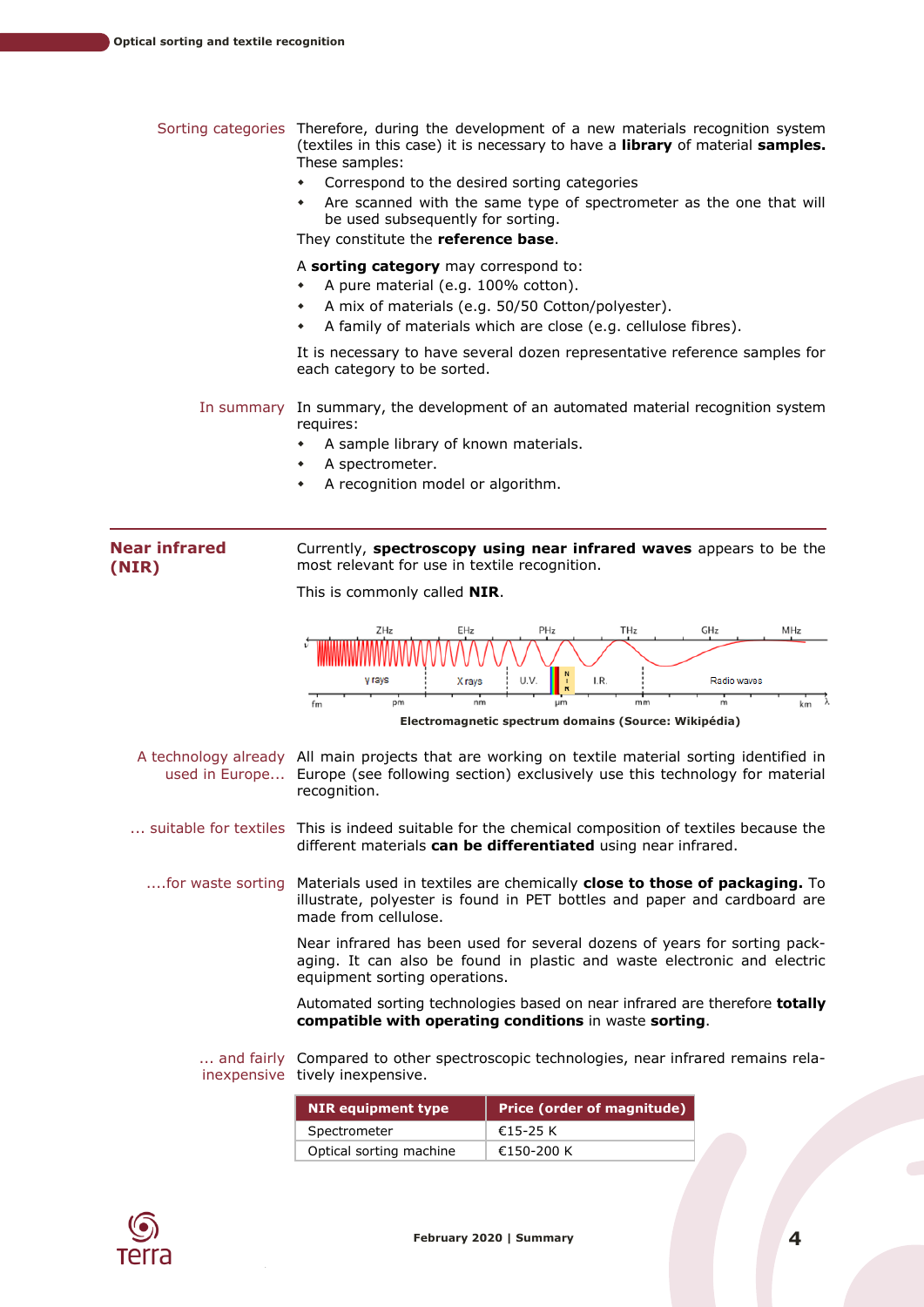<span id="page-5-0"></span>

|                                | February 2020   Summary                                                                                                                                                                                                                                                      | 5 |
|--------------------------------|------------------------------------------------------------------------------------------------------------------------------------------------------------------------------------------------------------------------------------------------------------------------------|---|
|                                | Sorting quality Lastly, the question regarding the level in the quality of the fraction<br>sorted and the <i>impurity ratio tolerated</i> is crucial because sorting is a                                                                                                    |   |
|                                | We can indeed draw the analogy between certain treatment processes<br>(e.g. coating, waterproofing) and the problem of mixes in a low proportion<br>or weak surface detection.                                                                                               |   |
|                                | Various treatment The treatment processes that textile materials have undergone during<br>processes their manufacture could potentially have an impact on their recognition in<br>near infrared.                                                                             |   |
|                                | Compared to plastics, however, this type of use is less frequent in textiles.<br>Some black materials can indeed be correctly identified using NIR. This is<br>explained by the use of different pigments.                                                                   |   |
|                                | Dark colours In regards to colours, some dark pigments (e.g. carbon black) may hinder<br>or make material detection impossible by absorbing all infrared waves.                                                                                                              |   |
|                                | This is typically the case with "double layered" clothing. However certain<br>coatings or thread or weave structures may also have an influence on the<br>material's identification.                                                                                         |   |
|                                | Surface technology Near infrared spectroscopy only analyses a material's surface.<br>Pieces having a non-uniform 3D structure risk being wrongly identified.                                                                                                                 |   |
|                                | Although it is more complex for two very chemically different materials, it<br>appears that cotton and viscose can de differentiated by NIR. It can, how-<br>ever, be assumed that this viscose/cotton mix is still very difficult to dif-<br>ferentiate.                    |   |
|                                | Materials that are close Some materials are chemically very close. A classic example is that of<br>cotton and viscose, as both are cellulose based.                                                                                                                          |   |
|                                | Some companies appear to be able to distinguish pure material containing<br>a low quantity of elastane (above 3-5%). However, in some cases this may<br>be impossible. For example, if elastane thread is twisted in with cotton<br>thread.                                  |   |
|                                | Materials in low The fact that a material is present in very low proportions (a few percent)<br>proportions within a blend complicates its identification. This is very frequently the<br>case with <b>elastane</b> in textiles.                                             |   |
|                                | An important point to note is that even systems only aiming at sorting<br>pure materials must be able to identify blends as an "unknown" material.<br>They must not identify blends as one of the dominant materials with the<br>risk of polluting the pure sorted fraction. |   |
|                                | Therefore the main focus in the different European projects focus is on<br>detecting pure materials. Less feedback is available about the blends.<br>However, in these projects this is an area of ongoing development.                                                      |   |
|                                | Identifying blends is by nature, complex. Moreover, thousands of dif-<br>ferent blends exist in the textiles placed on the market.                                                                                                                                           |   |
|                                | Pure and blended According to the majority of the stakeholders interviewed good results in<br>materials the detection of pure materials (100% cotton, 100% polyester, etc.) are<br>obtained.                                                                                 |   |
|                                | As for all recent applications, challenges still remain.                                                                                                                                                                                                                     |   |
|                                | However, this application is still in a developmental phase. Indeed, no<br>industrial-scale material sorting units yet exist in Europe (see projects<br>section below).                                                                                                      |   |
| <b>Feedback</b><br>on textiles | Generally, stakeholders who are working on textile recognition using near<br>infrared technologies are confident in its potential to perform efficient<br>and effective textile sorting.                                                                                     |   |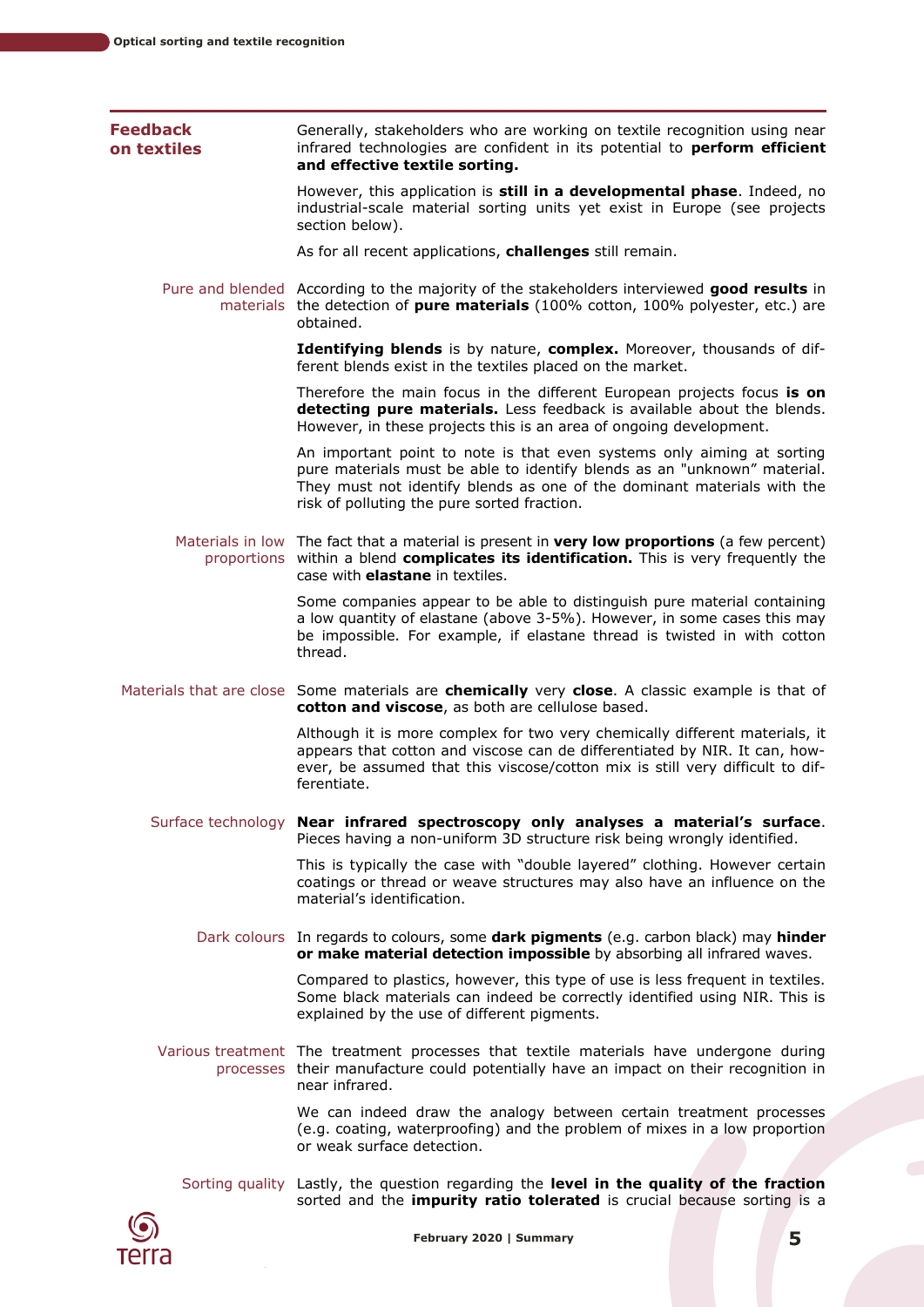**trade-off between the quantity and the quality** of the sorted fraction.

The level of impurities tolerated in the sorted fraction **depends on its outlet** and targeted application. The work on sorting quality is therefore carried out in partnership with recycling/preparation/integration operators of the sorted materials, taking into account their specifications.

<span id="page-6-1"></span><span id="page-6-0"></span>

| <b>Other types</b><br>of spectroscopy | A great number of methods and material recognition systems based on<br>spectroscopy apart from NIR, exists.                                                                                                                                                           |  |
|---------------------------------------|-----------------------------------------------------------------------------------------------------------------------------------------------------------------------------------------------------------------------------------------------------------------------|--|
|                                       | Examples Given the chemical composition of textiles it should be possible to use<br>other material recognition technologies.                                                                                                                                          |  |
|                                       | A few are cited below:<br>Terahertz.<br>Raman.<br>$\bullet$<br>Mid infrared (MIR).<br>NMR (nuclear magnetic resonance).<br>٠                                                                                                                                          |  |
|                                       | Limits However, these technologies appear to be currently more difficult to en-<br>visage short-term for textile sorting.                                                                                                                                             |  |
|                                       | The main limits are as follows:<br>The equipment is more expensive than infrared.<br>٠<br>Few studies exist and little research is carried out on the recognition of<br>٠<br>textiles.<br>They are used little or not at all for waste sorting type activities.<br>٠  |  |
|                                       | Therefore information is still missing in order to be able to judge the<br>mid/long-term relevancy of these technologies in regards to textile sorting<br>in addition to, or replacing, near infrared.                                                                |  |
| <b>RFID</b>                           | Another technology is beginning to be explored by certain companies (see<br>following section) for sorting textiles: radio-identification or RFID (Radio<br>Frequency Identification).                                                                                |  |
|                                       | This is completely different identification approach from near infrared<br>spectroscopy.                                                                                                                                                                              |  |
|                                       | Principle RFID is a method based on radio-labels enabling information to be stored<br>and recovered remotely.                                                                                                                                                         |  |
|                                       | RFID labels are implanted into the product. They generally contain an<br>identifier which allows a certain amount of information on the product to<br>be found thanks to an external data base (serial number, manufacturing<br>date).                                |  |
|                                       | Today, RFID labels are increasingly being used in the clothing industry for<br>logistical, shop inventory or anti-theft purposes.                                                                                                                                     |  |
| Use in textile sorting                | If all clothing placed on the market had an RFID label, this technology could<br>be used to textiles. Information on the composition (and colour) of<br>textiles would be included in the microchip or the information system<br>during manufacturing.                |  |
|                                       | If, at the end of its service life, the item of clothing still has its RFID chip,<br>this can be read remotely with a suitable reader. The information on the<br>RFID chip would then enable textiles to be reliably and quickly sorted by<br>composition and colour. |  |
|                                       | Material sorting technology would be very simple and inexpensive.                                                                                                                                                                                                     |  |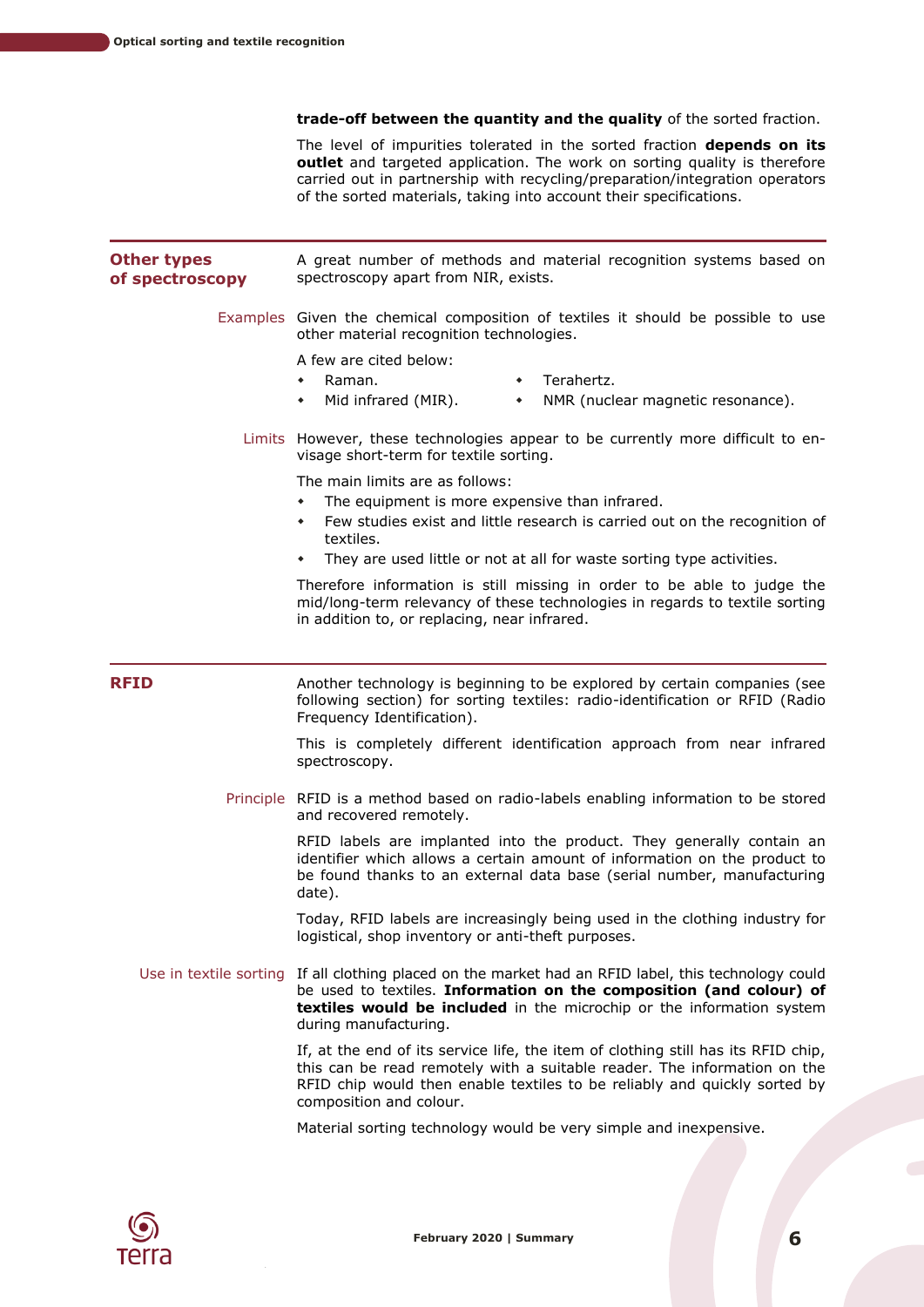Challenges This is, therefore, a completely different paradigm because the information must be included in the product when it is marketed. This implies overcoming numerous challenges for generalised use: Use by all brands. Standardised RFID protocols and information formats. Data management.

- 
- Robustness of the RFID chip (resistance to washing and wear and tear).
- Socio-cultural acceptance.
- etc.

Is this a mid- or long- In summary, this is a **solution that can only be envisaged mid- to** term solution? **long-term.** Indeed, clothing at the end of its service life collected by the CLF industry in the next ten years:

- Has already entered the market for the majority.
- Does not contain RFID labels suited to sorting.

<span id="page-7-0"></span>**Additional technologies** During the undertaking of this state of the art on sorting and recognition technologies applicable to waste, other technologies were identified. These could be complementary to an infrared sorting approach. Sorting by colour **Sorting by colour** does not present with any specific problems in technical terms because colour can be identified by a simple camera. The issue lies in the choice made in the number of colours and shades to be sorted. Artificial intelligence The use of robots using artificial intelligence for waste sorting is in full boom. This equipment based on standard cameras, **recognises objects and shapes**. These types of technologies could be envisaged in addition to material sorting in order **to detect certain types of clothing**:

- Items that are unwanted on a material sorting line (e.g. double layer jacket, etc.).
- Or, on the contrary, very specific sorting (e.g. white cotton T-shirt).

Metal sorting Metal sorting systems are widely used in the recycling sector.

| <b>Type of metal</b> | Sorting equipment                                              |
|----------------------|----------------------------------------------------------------|
| Ferrous metals       | Overband                                                       |
| Non-ferrous metals   | Machine using induction technology/Eddy current separa-<br>tor |

For textiles, such systems may allow **hard metallic points** to be identified and possibly separated in textile streams.

Recognition of Some substances found in the collected textiles may currently be **prohibited**  prohibited substances **in certain applications** (e.g. REACH) and must therefore be removed from the sorted materials.

> For example, this is the case for bromide in the plastics industry. To identify brominated plastics, X-ray fluorescence or spark spectrometry can, for example, be used.

> If the textile recycling industry grows significantly, the use of such technologies may be envisaged for textiles.

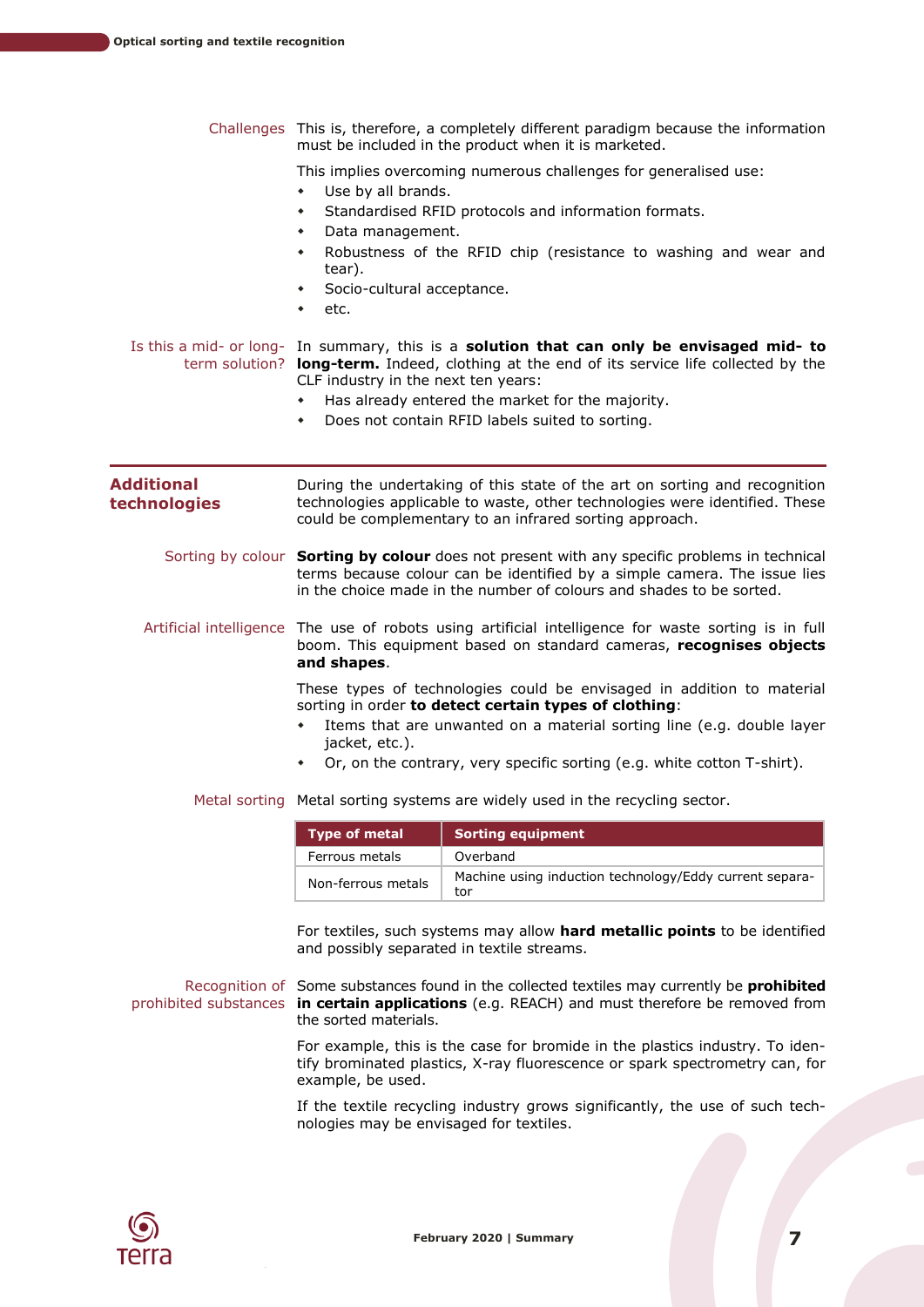# <span id="page-8-0"></span>**Conclusion on technology**

Today textile sorting is **still in its developmental stages** because it is not yet undertaken operationally on a large scale in Europe. However the following has been observed:

- **Significant progress** has been made over the last two years.
- Awareness on how important this area is.
- The willingness of certain operators to invest.

| In the short-<br>term | The most suitable recognition technology for textiles in optical<br>sorting appears to be near infrared spectrometry (NIR)<br>This is indeed suitable for textiles, is relatively affordable and<br>is above all already mature and benefits from significant feed-<br>back on the sorting of other materials for recycling. |
|-----------------------|------------------------------------------------------------------------------------------------------------------------------------------------------------------------------------------------------------------------------------------------------------------------------------------------------------------------------|
| In the mid-           | As an addition or as a replacement, other technologies among                                                                                                                                                                                                                                                                 |
| term                  | those mentioned could be used.                                                                                                                                                                                                                                                                                               |

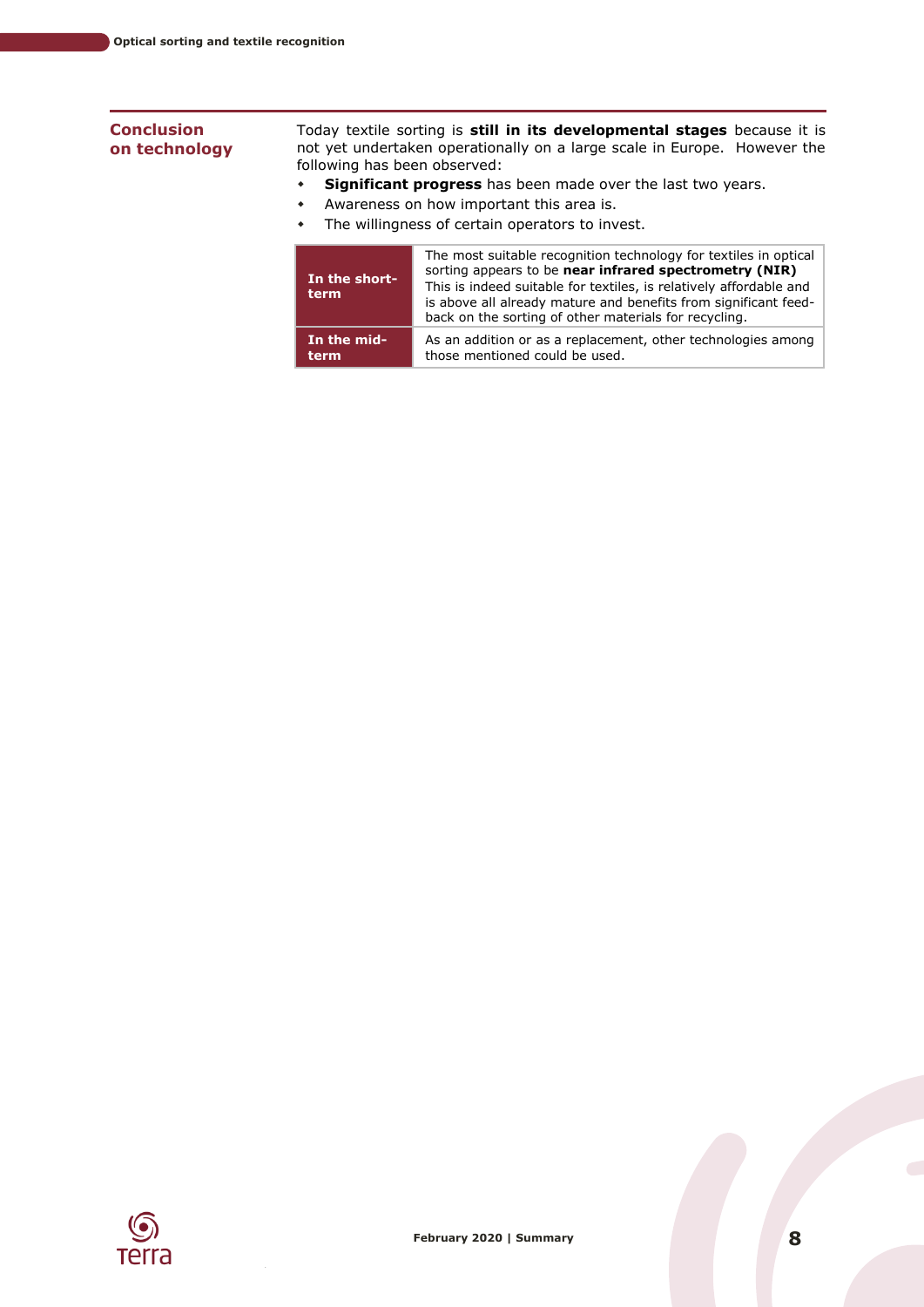# <span id="page-9-0"></span>**Ongoing projects and developments in textile sorting in Europe**

### <span id="page-9-1"></span>**Mapping of main projects**

Through this study several European projects already working on textile sorting were identified.

The projects cited below are those whose information is publicly available and appear to be the most advanced.



**Main European projects on material sorting identified and associated suppliers of material recognition technologies (in yellow).**

<span id="page-9-2"></span>**SIPTex** The SIPTex project (Swedish Innovation Platform for Textile sorting) is a Swedish project for textile sorting.

| <b>Country</b>        | Sweden                                                                                                                                                         |                                |  |
|-----------------------|----------------------------------------------------------------------------------------------------------------------------------------------------------------|--------------------------------|--|
| Techno.               | $NIR + colour$                                                                                                                                                 |                                |  |
| <b>Supplier</b>       | <b>TOMRA</b>                                                                                                                                                   | <b>SVENSKA</b><br>mil. JÖINSTI |  |
| <b>Project leader</b> | IVL (research institute)<br>Sysav (waste management operator)                                                                                                  |                                |  |
| <b>Other partners</b> | About twenty partners: brands (H&M, IKEA, etc.), sort-<br>ing operators (Boer), recycling operators (re:newcell),<br>environment agency, chemical agency, etc. |                                |  |
| <b>Funding</b>        | Swedish innovation Institute (Vinnova):<br>SIPTex $2:60.8$ M<br>SIPTex $3:62$ M.                                                                               |                                |  |

The SIPTex project started in 2015 with a **preliminary study** (SIPTex 1). It then continued from 2016 to 2018 (SIPTex 2) with the construction of a **pilot unit** at Avesta that was operational for 12 months. An **optical sorting machine, TOMRA**, was used for the tests.

Since 2019, the project has taken on a new dimension with the construction of **an industrial scale textile sorting unit** at Malmø (SIPTex 3). This should be operational in 2020 and should progressively achieve a **capacity of 16,000 tonnes per year.** The sorting unit will be funded for the first two years by the Swedish innovation agency but the objective is for it to be profitable in the mi- term.

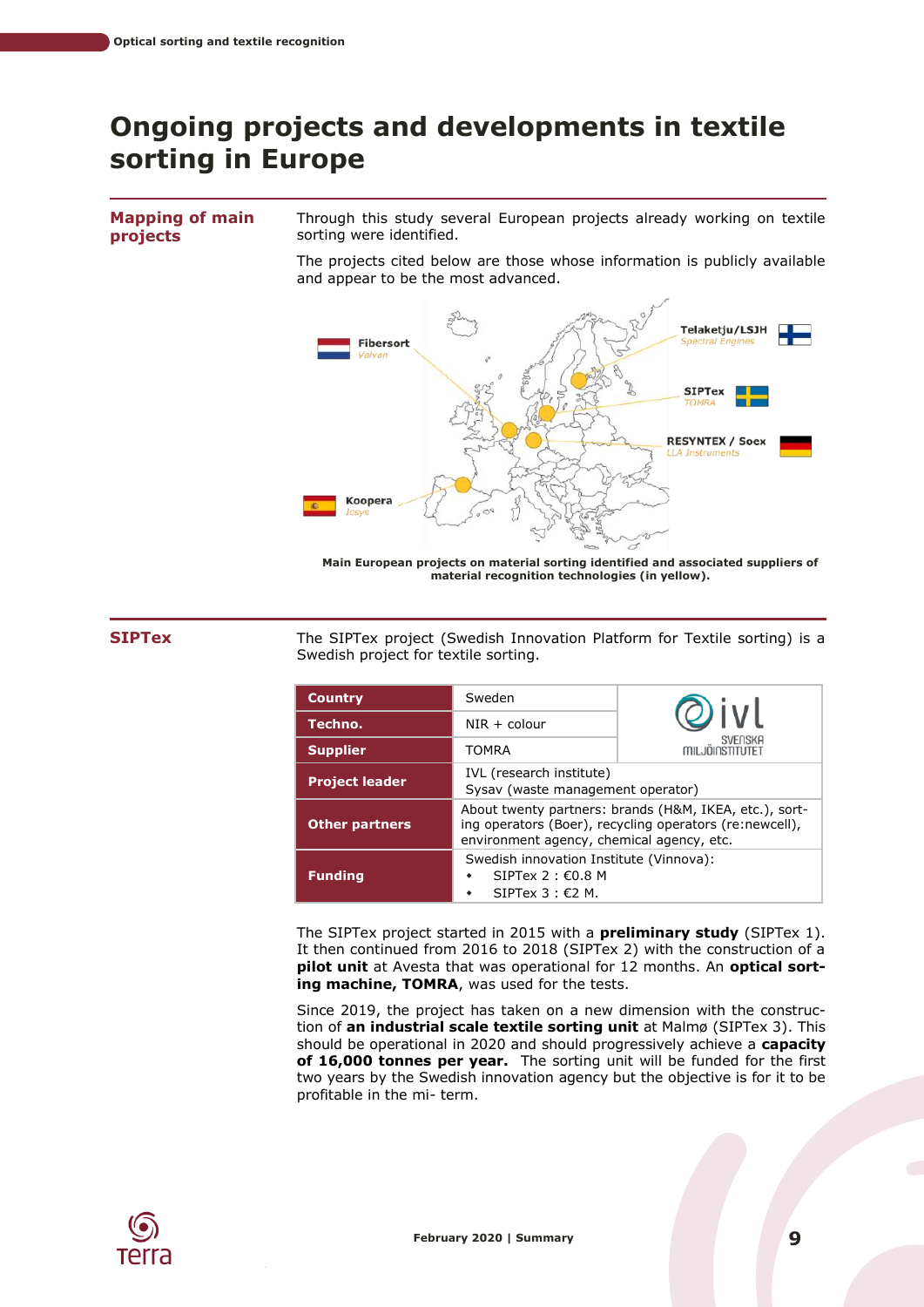<span id="page-10-0"></span>**Fibersort** The Fibersort project is an Interreg European project whose purpose is to **develop a Fibersort sorting machine**. Its purpose is also to communicate on textile recycling and to bring together different stakeholders.

| <b>Country</b>        | The Netherlands                                                                                                                                                                       | <b>Interreg</b>                                        |  |
|-----------------------|---------------------------------------------------------------------------------------------------------------------------------------------------------------------------------------|--------------------------------------------------------|--|
| Techno.               | $NIR + \text{coulour}$                                                                                                                                                                | <b>North-West Europe</b>                               |  |
| <b>Supplier</b>       | Valvan                                                                                                                                                                                | <b>Fibersort</b><br>European Regional Development Fund |  |
| <b>Project leader</b> | Circle Economy                                                                                                                                                                        |                                                        |  |
| <b>Other partners</b> | Sorting operators (Smart Fibersorting, a Wieland Tex-<br>tiles subsidiary), collection operations (ReShare, Salva-<br>tion Army) and recycling operators (Worn Again, Proco-<br>tex). |                                                        |  |
| <b>Funding</b>        | Subsidy of €1.9M from the EU for a total budget of<br>€3.38 M.                                                                                                                        |                                                        |  |

The project started in 2016. It should end in March 2020 with a public presentation of the final version of the pilot installed at Wormever (suburbs of Amsterdam).

The Valvan machine is comprised of:

- A spectrometer at the beginning of the treatment line that identifies the material and colour.
- A long conveyor belt with sorting bins alongside and a lateral blower system.

The pilot can currently sort 45 different categories (materials/colours). It has been gradually improved with the installation of robots to automatically supply the line, the addition of colour sorting and the improvement and identification of materials. This project then plans to identify textile structures (weave/knit) too.

<span id="page-10-1"></span>**Telaketju/LSJH** Telaketju is a network and group of projects which, since 2017, aims at developing a **textile recycling stream in Finland**.

| <b>Country</b>        | Finland                                                                                                             | <b>tela</b> ketju                          |  |
|-----------------------|---------------------------------------------------------------------------------------------------------------------|--------------------------------------------|--|
| Techno.               | $NIR + colour$                                                                                                      |                                            |  |
| <b>Supplier</b>       | <b>Spectral Engines</b>                                                                                             | <b>LOUNAIS-SUOMEN</b><br><b>JÄTEHUOLTO</b> |  |
| <b>Project leader</b> | LSJH (public waste management operator)                                                                             |                                            |  |
| <b>Other partners</b> | Research Institute, universities, collection operators,<br>recycling operators, etc.                                |                                            |  |
| <b>Funding</b>        | Multiple projects with different funding.<br>Subsidy of € 1.5 M from Business Finland for the LSJH<br>sorting unit. |                                            |  |

Among the various projects Telaketju, the applied sciences university in Lathi have built and carried out tests on an automated sorting line (REISKAtex project).

By using this experience, the operator LSJH now has a project to build a textile sorting unit in the south west of Finland. LSJH are working with Spectral Engines sensors for this. In 2019, they developed a textile recognition model. In the first instance They plan to use spectrometry to **assist manual sorting** and to undertake tests. Then, the sensor will be **integrated into the automated sorting machine.**

In the long term and in particular to meet the selective textile collection European requirement in 2025, they wish to extend their material sorting system to all regional waste management operators in Finland.

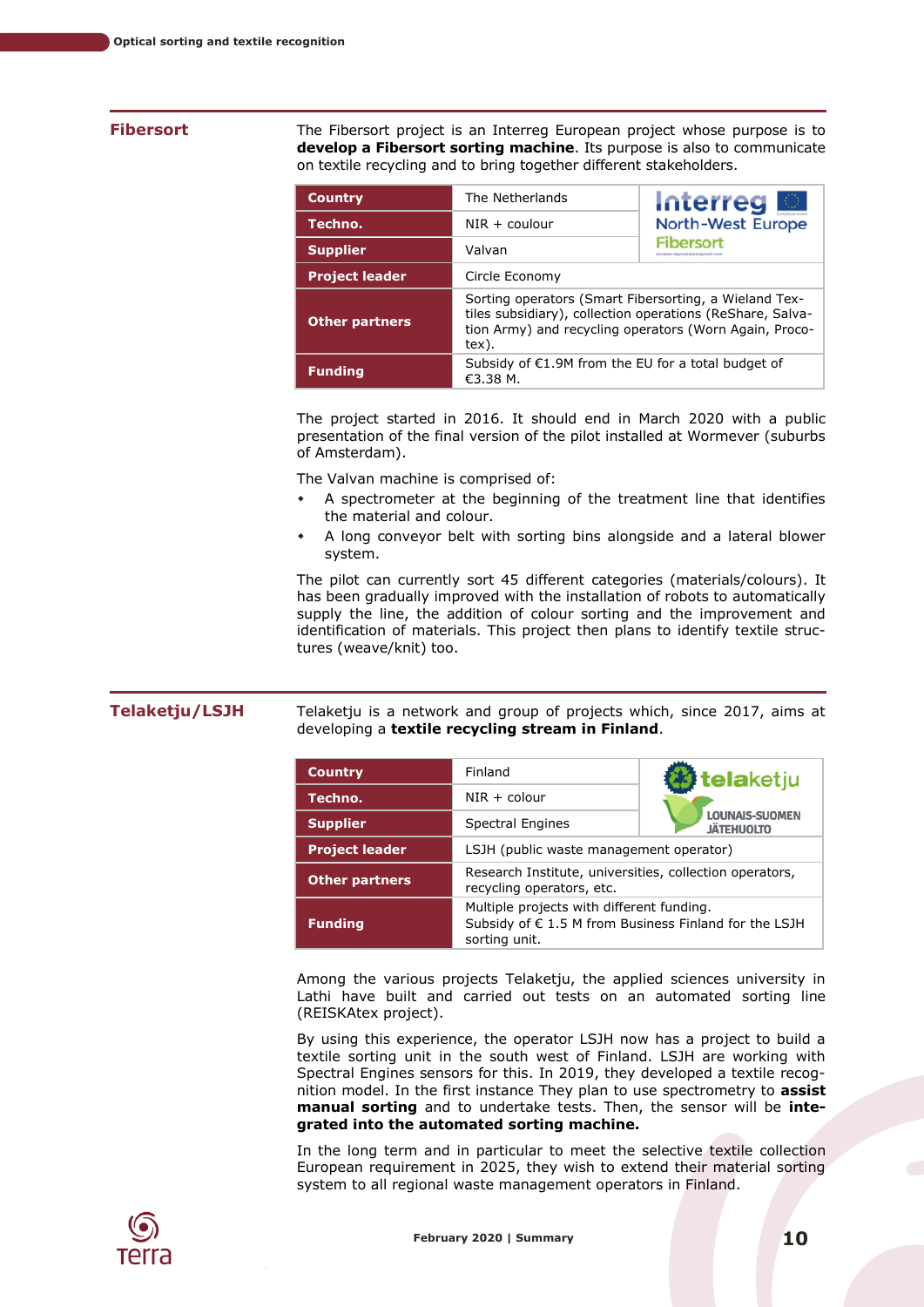<span id="page-11-0"></span>**RESYNTEX** The RESYNTEX project is an important multipartner project and funded by the EU aiming to develop **chemical recycling** of several textiles. This project includes a sorting part lead by Soex.

| <b>Country</b>        | Germany                              | <b>RESYNTEX</b> |  |
|-----------------------|--------------------------------------|-----------------|--|
| Techno.               | $NIR + colour$                       |                 |  |
| <b>Supplier</b>       | <b>LLA Instruments</b>               | SOEX            |  |
| <b>Project leader</b> | Soex (textile sorting operator)      |                 |  |
| <b>Other partners</b> | Chemists, universities, brands, etc. |                 |  |
| <b>Funding</b>        | RESYNTEX total budget: €11 M         |                 |  |

During the RESYNTEX project a small sorting line prototype with a conveyor belt and spectrometer was developed. This is test equipment and the textiles supply and separation parts were not automated.

The RESYNTEX project ended in spring 2019. Soex is continuing to develop the prototype.

<span id="page-11-1"></span>**Other projects** The projects described above are funded by national organisations or the European Union. A certain amount of information about them is therefore publicly available.

> **Some other companies** who are developing textile sorting projects in Europe **exist** but are of a more confidential nature.

> Other operators can be cited such as the sorting operator **Koopera** who has material sorting projects and is funded by the Spanish Basque region. The use equipment by the German manufacturer, **Iosys** and its distributor, GUT.

<span id="page-11-2"></span>**RFID projects** Several European projects are exploring the possibility to use **RFID technology** described above for sorting textiles.

In particular, these projects meet the challenges cited further above.

- Decathlon/4RFID In France, Decathlon widely used RFID chips in all its logistics chain. It currently leads the RFID project, selected in the Eco TLC 2018 Innovation Challenge.
- 
- Tex.IT The Swedish project **Tex.IT** covers about twenty Swedish companies and the Boer Group. It is funded by the Swedish innovation agency and covers the 2018-2021 period.



Others Other European companies are exploring the possibility of using RFID to provide information to clients who are increasingly asking for traceability on clothing origin and composition. Some projects then extend this use to sort end-of-life clothing.

In particular, the Berlin start-up "**circular fashion"** can be cited and who propose **RFID labels for integration into clothing.** These provide the user with information about the item of clothing (production, materials, cleaning instructions, etc.) and enable the reverse logistic to be ensured.

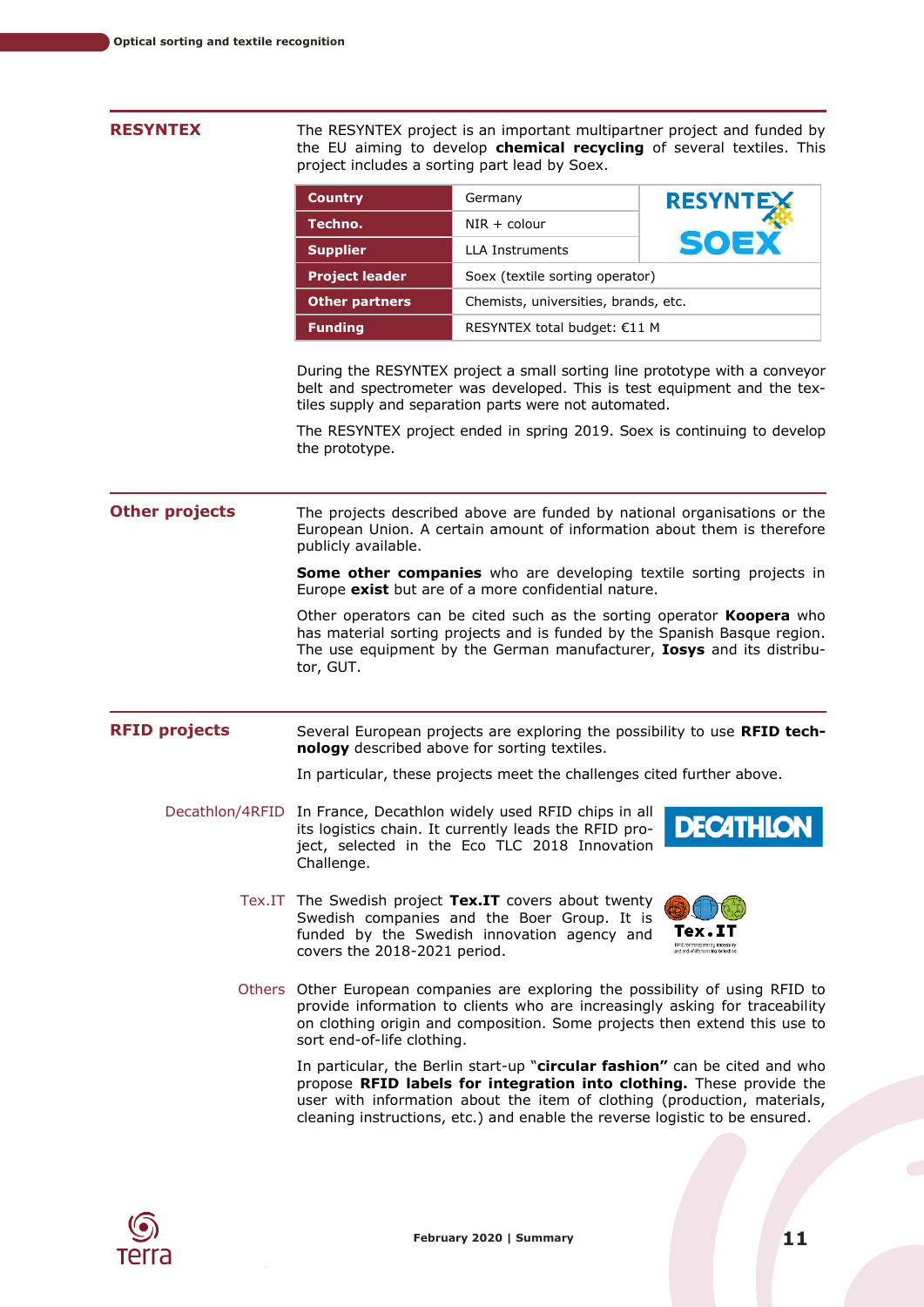# <span id="page-12-0"></span>**Technology suppliers**

<span id="page-12-1"></span>

| <b>Identification of</b><br>technology<br><b>suppliers</b> | This study has enabled suppliers who can provide sorting recognition<br>technology for textiles to be identified.<br>For these to be better known by the French players in the CLF industry<br>some are described here (in alphabetical order). They have various profiles<br>due to either their positioning or type of equipment offered. |
|------------------------------------------------------------|---------------------------------------------------------------------------------------------------------------------------------------------------------------------------------------------------------------------------------------------------------------------------------------------------------------------------------------------|
|                                                            | These suppliers have been selected for their known participation in projects<br>on textile materials. This list is not exhaustive. Indeed a large number of<br>European spectrometer or sorting machine suppliers base their technology<br>on near infrared.                                                                                |
| <b>Iosys</b>                                               | Iosys is a company belonging to Dr. Timur Seidel who designs and manu-<br>factures NIR spectrometers mainly for the recognition of plastics.                                                                                                                                                                                                |

<span id="page-12-2"></span>Its flagship product is the mIRoGun, a mobile spectrometer. They have a standard textile database that their designer is ready to improve upon request.

| <b>Country</b>            | Germany                                                                                                                                                                        |                            |
|---------------------------|--------------------------------------------------------------------------------------------------------------------------------------------------------------------------------|----------------------------|
| <b>Technology</b>         | NIR.                                                                                                                                                                           | Individual optical Systems |
| <b>Equipment type</b>     | Laboratory, mobile or small sorting<br>line spectrometers with standard<br>data base.                                                                                          | Environmental Technologies |
| <b>Link with textiles</b> | Equipment used by Koopera in Spain.<br>Textile projects excluding clothing.                                                                                                    |                            |
| <b>Contact</b>            | Site: http://www.qut-stuttgart.de/fr.html<br>Distributor:<br>Name: GUT GmbH<br>٠<br>Contact person: Georg Goetzelmann (French<br>٠<br>speaker)<br>Email: info@qut-stuttgart.de |                            |

The company GUT markets Iosys equipment.

<span id="page-12-3"></span>**LLA Instruments** LLA Instruments is a German manufacturer based in Berlin and specialised in spectrometers and hyperspectral imagery for industrial uses. In particular they provide their solutions to integrators who manufacture optical sorting machines.

> The LLA Instruments technology is used on the Soex pilot line which was developed during the RESYNTEX project.

| <b>Country</b>            | Germany                                                                                                                |      |
|---------------------------|------------------------------------------------------------------------------------------------------------------------|------|
| <b>Technology</b>         | $NIR + colours$                                                                                                        |      |
| <b>Equipment type</b>     | Spectrometers and hyperspectral camer-<br>as.<br>Optical sorting machine manufacturers<br>integrating these solutions. | 77 L |
| <b>Link with textiles</b> | Technology used in the RESYNTEX project.                                                                               |      |
| <b>Contact</b>            | Site: https://www.lla-instruments.com/<br>Distributor in France<br>Name: Polytec<br>Email: e.dzamastagic@polytec.fr    |      |

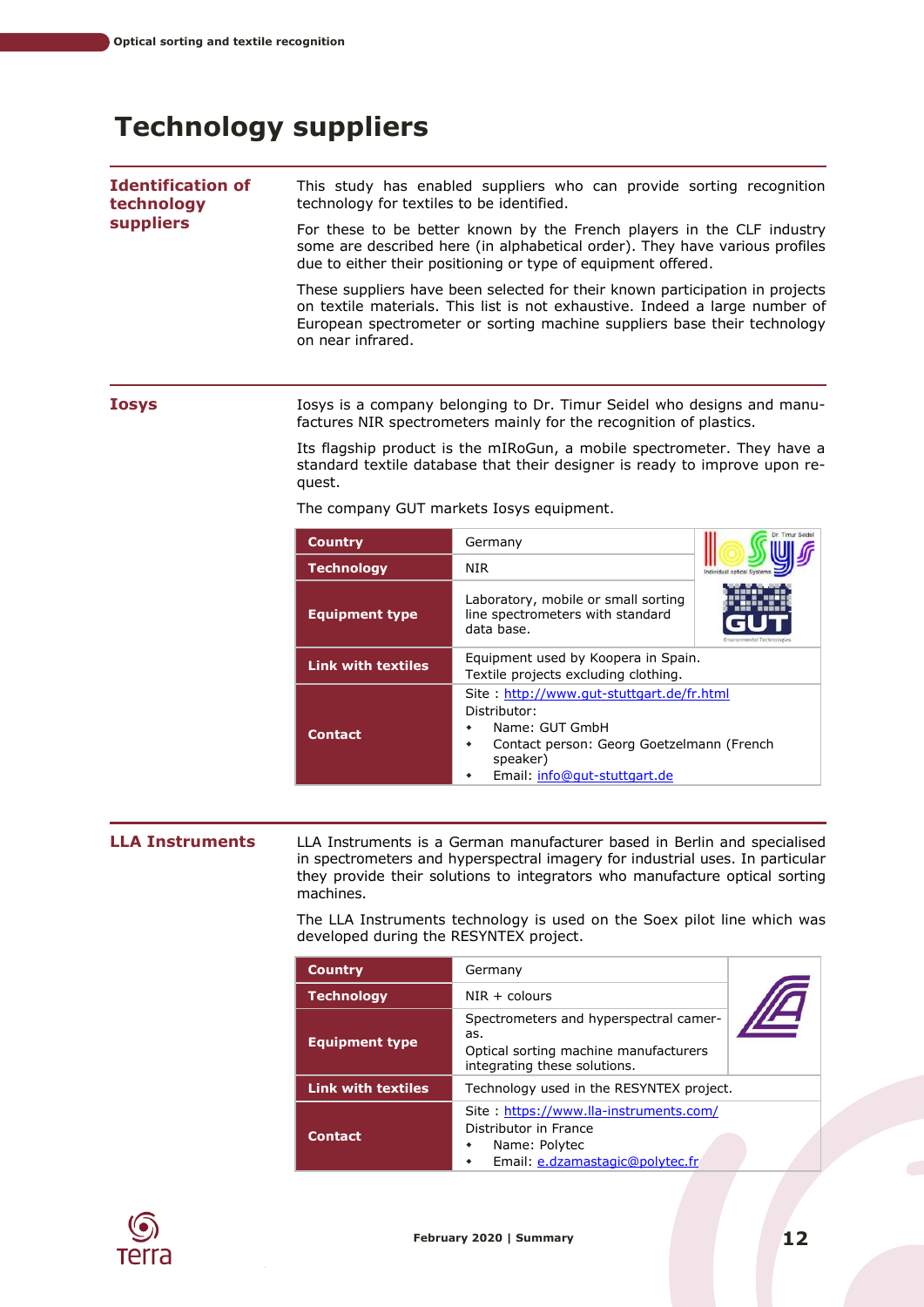<span id="page-13-0"></span>

| <b>Pellenc ST</b> | Pellenc ST is a French company based in Provence.                                                                                                 |  |  |
|-------------------|---------------------------------------------------------------------------------------------------------------------------------------------------|--|--|
|                   | Pellenc ST designs, manufactures and markets waste sorting machines.<br>These machines are particularly present in a great many packaging sorting |  |  |

They are comprised of:

centres in France.

- A high speed conveyor belt (several meters per second),
- A spectrometer scanning the belt widthways,
- Ejection nozzles at the end of the belt separating materials into 2 or 3 categories.

| <b>Country</b>            | France                                                                                                                                      | <b>IIII PELLENC ST</b> |  |
|---------------------------|---------------------------------------------------------------------------------------------------------------------------------------------|------------------------|--|
| <b>Technology</b>         | $NIR +$ colours                                                                                                                             |                        |  |
| <b>Equipment type</b>     | Optical sorting machinery                                                                                                                   |                        |  |
| <b>Link with textiles</b> | Trials conducted in 2013 on textiles.                                                                                                       |                        |  |
| <b>Contact</b>            | Site: https://www.pellencst.com/fr/<br>Contact:<br>Contact: Marc Minassian (Sales Director France)<br>٠<br>Email: m.minassian@pellencst.com |                        |  |

<span id="page-13-1"></span>**Spectral Engines Spectral Engines** is a Finnish sensor designer and manufacturer. Its technologies are the results of research by the Finish Research Institute, VTT.

> They develop custom-made solutions with clients around these sensors. They also provide these to integrators who use them in their equipment (e.g. sorting).

> The company Spectral Engines works in particular with LSJH in Finland for textile sorting (within the framework of Telaketju projects).

| <b>Country</b>            | Finland                                                                                                                                                                                                  | SPECTRAL ENGINES            |  |
|---------------------------|----------------------------------------------------------------------------------------------------------------------------------------------------------------------------------------------------------|-----------------------------|--|
| <b>Technology</b>         | $NIR + colours$                                                                                                                                                                                          | MEMBER OF THE NYNOMIC GROUP |  |
| <b>Equipment type</b>     | Sensors                                                                                                                                                                                                  |                             |  |
| <b>Link with textiles</b> | Technology used by LSJH for sorting textiles in Finland.<br>Sensors with textile recognition integrated into washing<br>machines                                                                         |                             |  |
| <b>Contact</b>            | Site: https://www.spectralengines.com/<br>Distributor in France<br>Name: Acal BFi<br>٠<br>Contact person: Grégoire Saget<br>٠<br>Email: gregoire.saget@acalbfi.fr<br>٠<br>Site : https://acalbfi.com/fr/ |                             |  |

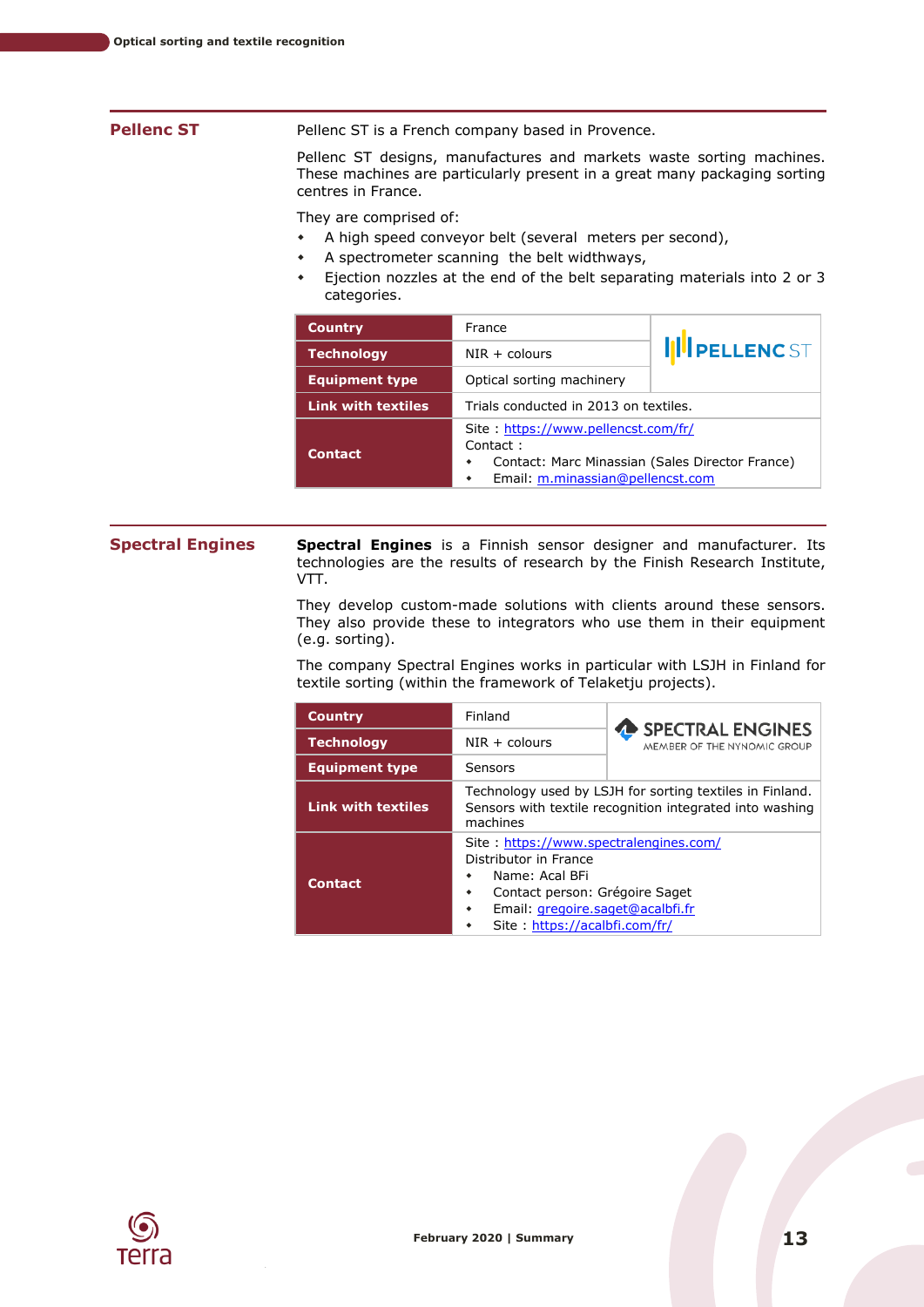<span id="page-14-0"></span>**TOMRA** TOMRA is one of the world leaders in optical sorting technologies for waste recycling.

> They have been working on textiles since 2015 and a TOMRA machine was used during 12 months for the SIPTex 2 project.

> TOMRA optical sorting machines work in a similar way to those of Pellenc ST.

| <b>Country</b>            | Norway                                                                                                                                                |                |  |
|---------------------------|-------------------------------------------------------------------------------------------------------------------------------------------------------|----------------|--|
| <b>Technology</b>         | $NIR + colours$                                                                                                                                       | <b>N</b> TOMRA |  |
| <b>Equipment type</b>     | Optical sorting machinery                                                                                                                             |                |  |
| <b>Link with textiles</b> | Equipment used in the SIPTex 2 project<br>Several confidential projects on textiles.                                                                  |                |  |
| <b>Contact</b>            | Site: https://www.tomra.com/fr-fr/sorting/recycling<br>French subsidiary:<br>Contact person: Sylvain Merhand<br>٠<br>Email: sylvain.merhand@tomra.com |                |  |

<span id="page-14-1"></span>**Valvan** Valvan is a Belgian constructor who manufactures baling machines and the semi-automatic sorting (for reuse) of textiles for many years.

> They have been developing for several years now the Fibersort, an optical sorting machine for textiles. This development is part of the European project with the same name.

The Fibersort is comprised of:

- Robots that feed a long conveyor belt (optional),
- A spectrometer at the beginning of the belt with single point scanning of the material,
- Sorting bins arranged the length of the belt with a lateral blower system.

The Fibersort therefore differs from standard waste optical sorting machines. It sorts a great number of categories with a single spectrometer. However, the sorting rate is lower (about 1 item per second) and the conveyor belt is longer.

| <b>Country</b>            | Belgium                                                                                                                                            |                | valvan |
|---------------------------|----------------------------------------------------------------------------------------------------------------------------------------------------|----------------|--------|
| <b>Technology</b>         | $NIR + colours$                                                                                                                                    | baling systems |        |
| <b>Equipment type</b>     | Optical sorting machinery                                                                                                                          |                |        |
| <b>Link with textiles</b> | Equipment developed with the Fibersort project.                                                                                                    |                |        |
| <b>Contact</b>            | Site : http://www.valvan.com/<br>Contact:<br>Contact person: Maurits Vandeputte (French speak-<br>٠<br>er)<br>Email: maurits.vandeputte@valvan.com |                |        |

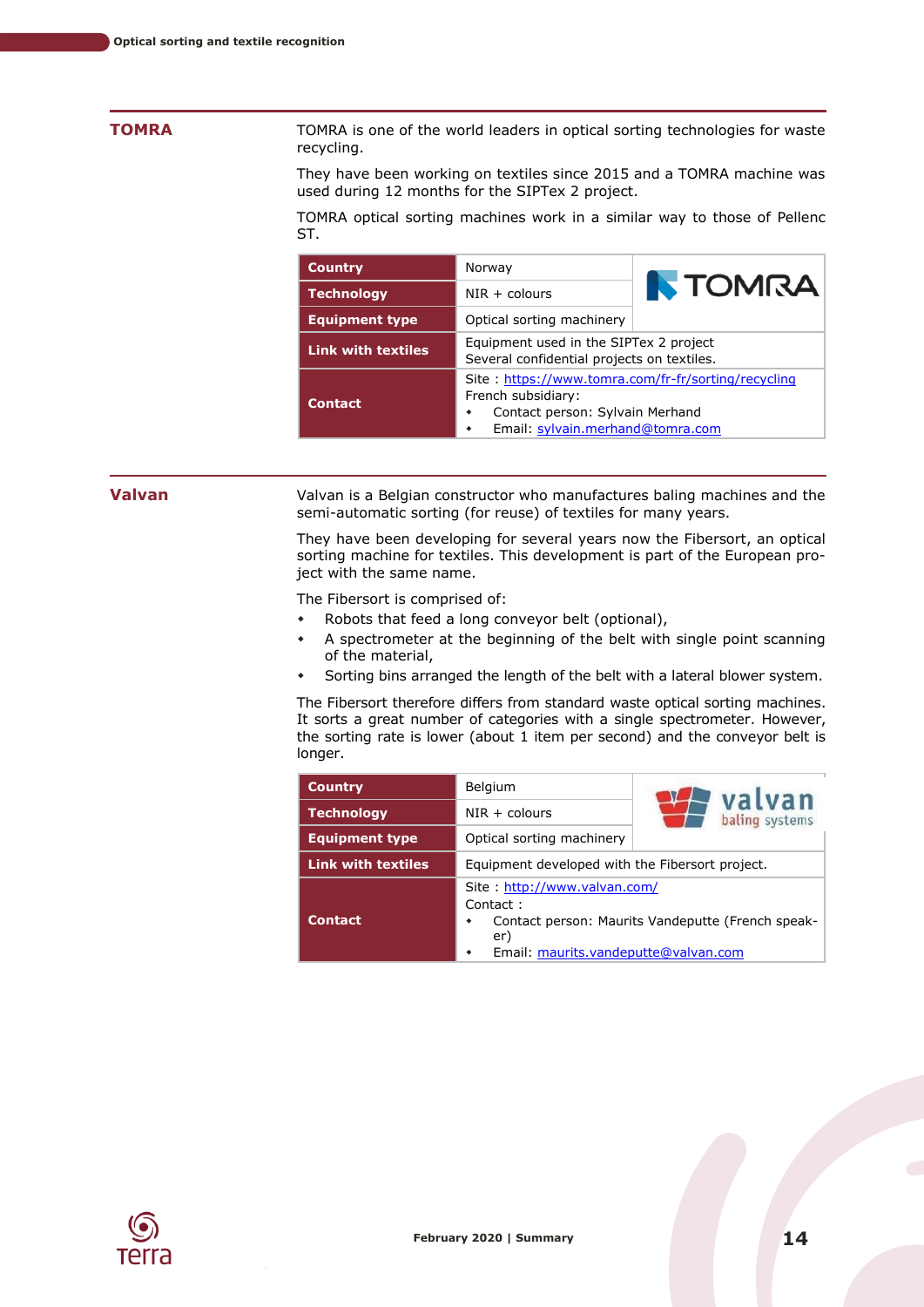# <span id="page-15-0"></span>**Lessons learnt from the European projects**

<span id="page-15-1"></span>

| <b>Technology used</b> | Putting aside projects using RFID technology, all material sorting projects<br>identified in Europe use near infrared technology (NIR) to recognise textiles,<br>combined with a colour recognition sensor. |
|------------------------|-------------------------------------------------------------------------------------------------------------------------------------------------------------------------------------------------------------|
|                        |                                                                                                                                                                                                             |

More or less To a greater or lesser extent, most projects are aiming for advanced auautomated tomation in the different textile sorting steps (supply, identification, sepasorting ration). The level of automation can also be linked to the maturity of a project.

### Several sorting However there are several visions of automated textile sorting: visions

| <b>Model</b>                                  | <b>Stream</b><br>sorted <sup>1</sup> | <b>Sensor/categories</b>                                                      | <b>Examples</b>                      | Rate           | Invest. $21$ |
|-----------------------------------------------|--------------------------------------|-------------------------------------------------------------------------------|--------------------------------------|----------------|--------------|
| Whole<br>items<br>Automated<br>Small<br>items |                                      | A: one long machine with<br>multiple sorting categories                       | Fibersort                            | $+/++$         | $++$         |
|                                               |                                      | B: several machines each one<br>sorting 2 or 3 fractions                      | SIPTex; packaging<br>sorting centres | $+++$          | $+++$        |
|                                               | More like case B                     |                                                                               | $+ + +$                              | $+++$          |              |
| Semi-<br>automated                            | Whole<br>items                       | Affixed or mobile spectrometer<br>for manual sorting in several<br>categories |                                      | $\overline{+}$ | $\div$       |

1) Entering stream. 2) Investment per line

<span id="page-15-2"></span>

| Multi stakeholder<br>projects | Generally several types of stakeholders are involved in the major European<br>textile sorting projects. They are described hereafter.                                                                                                                                                                                                                  |
|-------------------------------|--------------------------------------------------------------------------------------------------------------------------------------------------------------------------------------------------------------------------------------------------------------------------------------------------------------------------------------------------------|
|                               | Project leader The project leader, where the pilot or industrial unit is installed, is generally<br>an existing textile sorting centre (sorting for reuse purposes) or a standard<br>waste management operator.                                                                                                                                        |
|                               | Technology The identification part of materials or automated sorting operations require<br>supplier advanced technical skills and technology suppliers are therefore essential<br>partners in these projects.                                                                                                                                          |
|                               | Recycling operators/ Potential textile recycling operators and integrators are also regularly pre-<br>integrators sent in these projects because the sorting quality level is adjusted according<br>to their requirements. Textile sorting is indeed inseparable from down-<br>stream outlets.                                                         |
|                               | Brands Textile brands are increasingly interested by this type of project to ensure<br>that the recovery of their products at the end of their service lives is im-<br>proved and that there is a supply of recycled textiles. They can also help<br>with their knowledge on textile sources.                                                          |
|                               | Technical or Lastly it is common for these projects to be supported by engineering consul-<br>organisational support tancies, universities or R&D centres in order to provide additional technical<br>expertise or as project coordinators.                                                                                                            |
|                               | Public authority All the projects cited have been the subject of significant public authority<br>funding funding. An ambitious sorting trial generally requires one or several million<br>Euros. The most currently found funding partners are:<br>The European Union<br>٠<br>Regional authorities<br>$\bullet$<br>Innovation or environment agencies. |

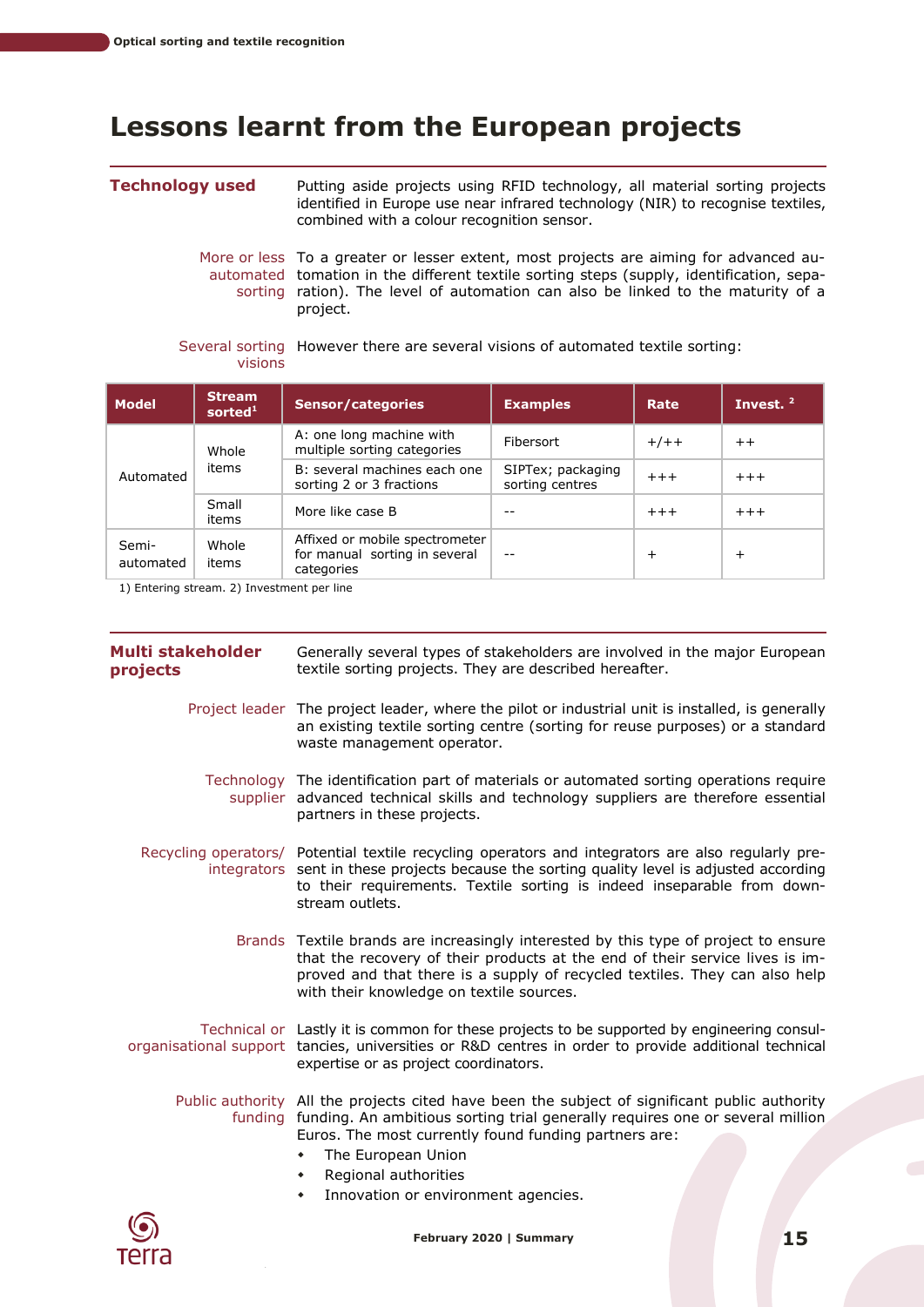<span id="page-16-0"></span>

| <b>Ambitious projects</b><br>lasting several<br><b>vears</b> | Some of the projects described are very ambitious and have reached an<br>advanced stage of development.                                                                                                                                                                                                                                                                                                                                                                                                                                                                                                                        |  |
|--------------------------------------------------------------|--------------------------------------------------------------------------------------------------------------------------------------------------------------------------------------------------------------------------------------------------------------------------------------------------------------------------------------------------------------------------------------------------------------------------------------------------------------------------------------------------------------------------------------------------------------------------------------------------------------------------------|--|
|                                                              | Several phases These advances have however required several years of development and<br>generally projects go through different stages.                                                                                                                                                                                                                                                                                                                                                                                                                                                                                        |  |
|                                                              | A preliminary study enables the project to be precisely scoped:<br>Type of sorting. • Material targeted.<br>etc.<br>$\bullet$<br>$\bullet$<br>Size of project. $\bullet$ Partner search.<br>$\bullet$                                                                                                                                                                                                                                                                                                                                                                                                                          |  |
|                                                              | Pilot The pilot stage is essential, and may in particular enable:<br>A library of reference samples to be established corresponding to the<br>٠<br>categories to be sorted and define these sorting categories.<br>Calibrate the equipment, improve the material recognition models,<br>$\bullet$<br>define the adequate quality level, etc.<br>Test the equipment's material identification abilities upstream and<br>$\bullet$<br>downstream.<br>Check the sorting efficiency and reliability by sampling and carrying<br>$\bullet$<br>out laboratory tests on the sorted materials.<br>Define economic models.<br>$\bullet$ |  |
|                                                              | Industrialisation Lastly, once the technology has been developed, some projects include<br>the construction of industrial scale sorting plants with a high level of au-<br>tomation. Significant work on outlets for these sorting units is required in<br>order to ensure that they are economically viable.                                                                                                                                                                                                                                                                                                                  |  |